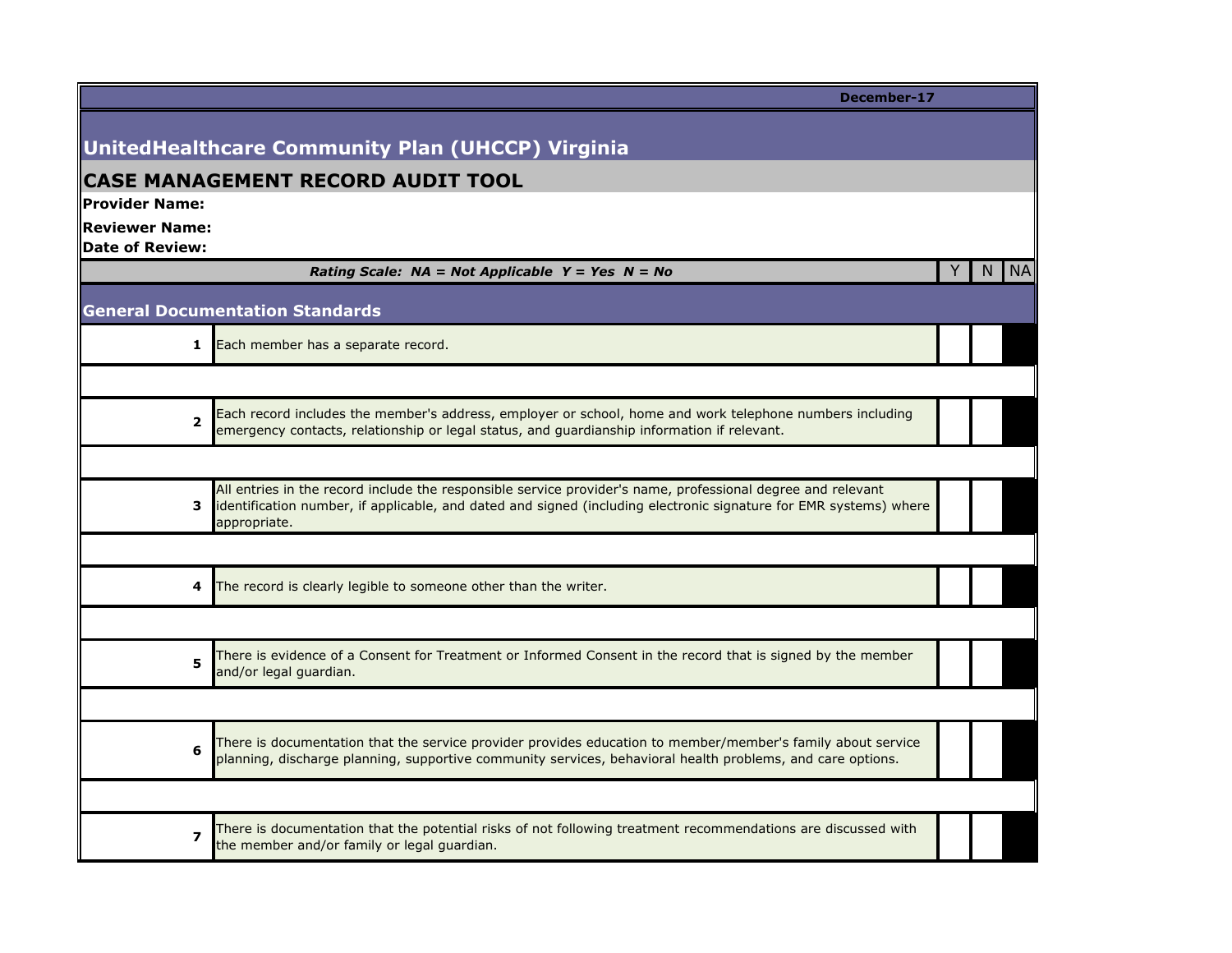| <b>Initial Assessment</b>                                     |                                                                                                                                                                                                               |  |  |
|---------------------------------------------------------------|---------------------------------------------------------------------------------------------------------------------------------------------------------------------------------------------------------------|--|--|
| 8<br>The reasons for initiation of services are documented.   |                                                                                                                                                                                                               |  |  |
|                                                               |                                                                                                                                                                                                               |  |  |
| 9<br>A psychiatric diagnosis is included in the record.       |                                                                                                                                                                                                               |  |  |
|                                                               |                                                                                                                                                                                                               |  |  |
| A behavioral health history is in the record.<br>10           |                                                                                                                                                                                                               |  |  |
|                                                               |                                                                                                                                                                                                               |  |  |
|                                                               | 11 A medical history and/or physical exam, along with documentation of any infectious diseases, is in the record.                                                                                             |  |  |
|                                                               |                                                                                                                                                                                                               |  |  |
|                                                               | 12 Was a current medical condition identified? This is a non-scored question. (If #11 is no, then 12 is NA)                                                                                                   |  |  |
|                                                               |                                                                                                                                                                                                               |  |  |
| 13 medical clinician occurred. This is a non-scored question. | If a medical condition was identified, there is documentation that communication/collaboration with the treating                                                                                              |  |  |
|                                                               |                                                                                                                                                                                                               |  |  |
|                                                               | If a medical condition was identified, there is documentation that the member/guardian refused consent for the<br>14 release of information to the treating medical clinician. This is a non-scored question. |  |  |
|                                                               |                                                                                                                                                                                                               |  |  |
|                                                               | 15 The presence or absence of drug allergies and food allergies, including adverse reactions, is clearly documented.                                                                                          |  |  |
|                                                               |                                                                                                                                                                                                               |  |  |
|                                                               | 16 The assessment documents the spiritual variables that may impact services.                                                                                                                                 |  |  |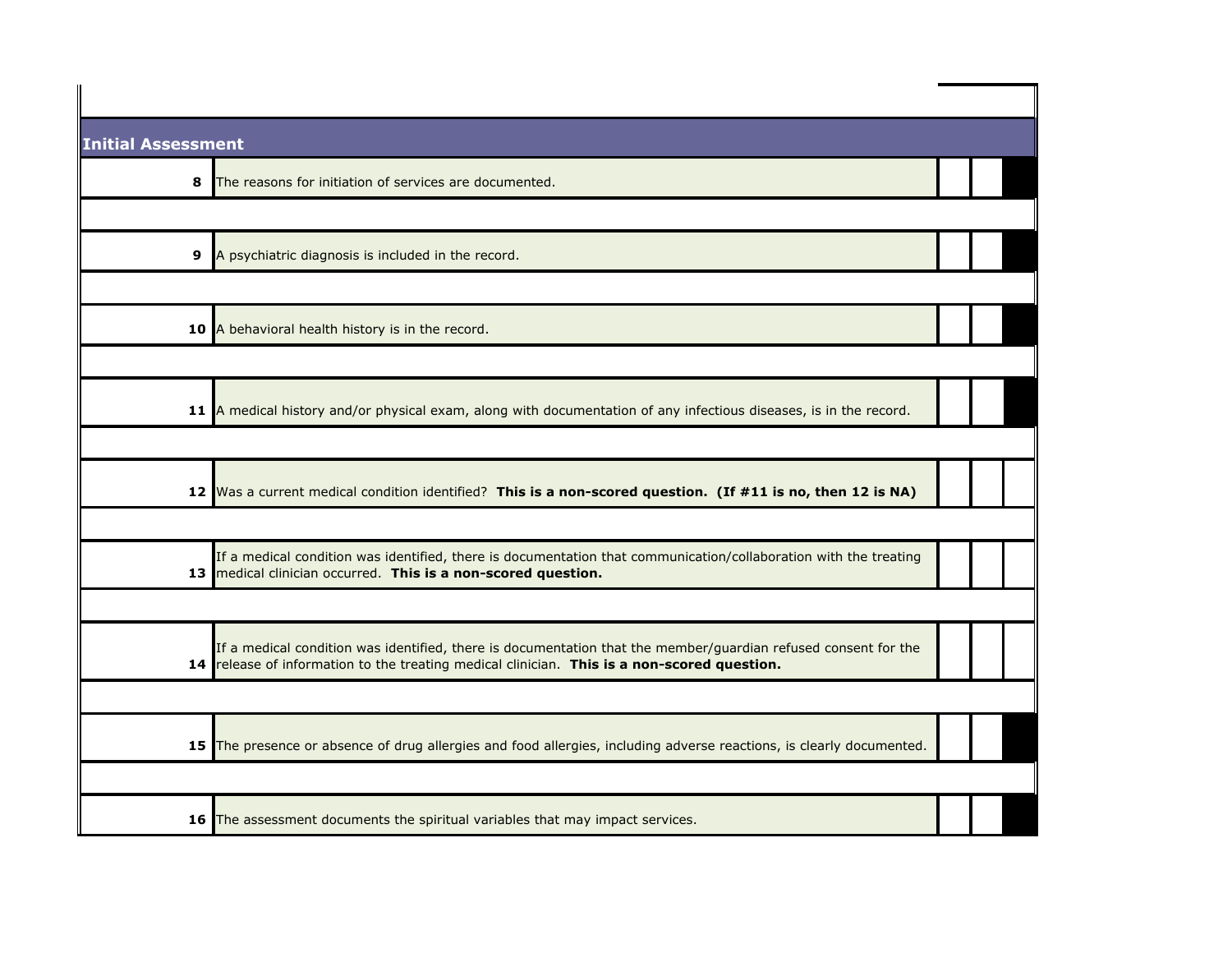|                         | 17 The assessment documents the cultural variables that may impact services.                                                                                                                        |  |  |
|-------------------------|-----------------------------------------------------------------------------------------------------------------------------------------------------------------------------------------------------|--|--|
|                         |                                                                                                                                                                                                     |  |  |
|                         | 18 An educational assessment appropriate to the age of the member and level of service is documented.                                                                                               |  |  |
| 19                      | There is documentation of an assessment of the member's level of functioning in the domains of Activities of<br>Daily Living (ADL).                                                                 |  |  |
|                         | For members 12 years and older, a screening is in evidence of use or exposure to alcohol, nicotine, and/or illicit<br>20 drugs.                                                                     |  |  |
|                         |                                                                                                                                                                                                     |  |  |
| 21 <sub>1</sub>         | The record documents the presence or absence of relevant legal issues of the member and/or family.                                                                                                  |  |  |
|                         | There is documentation that the member was asked about community resources (support groups, social services,<br>22 school based services, other social supports) that they are currently utilizing. |  |  |
| 23                      | There is documentation of a screening for risk issues in the record.                                                                                                                                |  |  |
|                         | 24 When risk issues are identified, there is evidence that an initial safety plan has been developed.                                                                                               |  |  |
| <b>Service Planning</b> |                                                                                                                                                                                                     |  |  |
| 25                      | There is evidence that the results of the assessment are considered in the development of the service plan.                                                                                         |  |  |
|                         |                                                                                                                                                                                                     |  |  |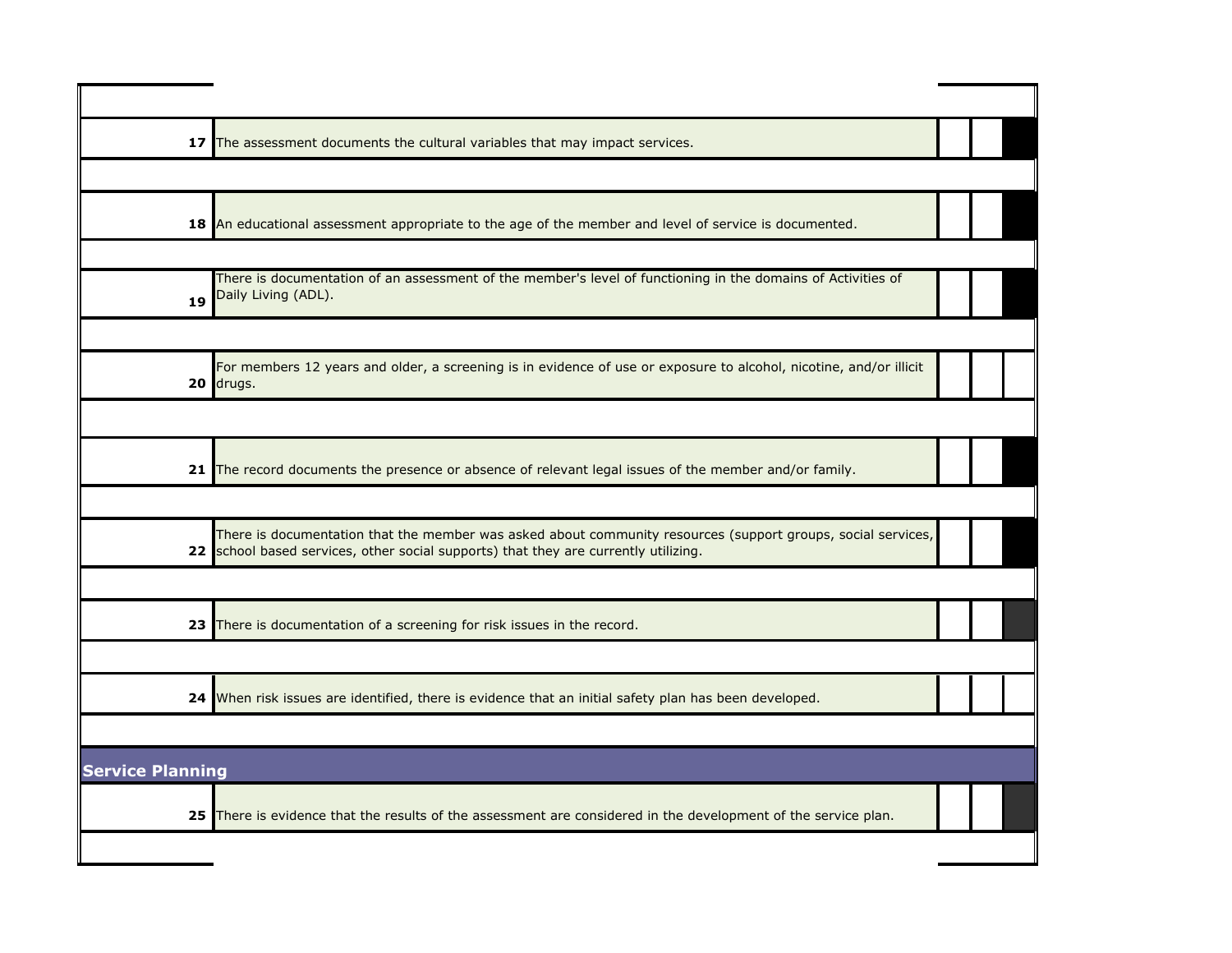|                       | 26 The service plan is consistent with diagnosis and has BOTH short and long term goals. |  |  |
|-----------------------|------------------------------------------------------------------------------------------|--|--|
|                       |                                                                                          |  |  |
|                       | 27 The service plan is has objective and measurable goals.                               |  |  |
|                       |                                                                                          |  |  |
|                       | 28 The service plan includes a safety plan when active risk issues are identified.       |  |  |
|                       |                                                                                          |  |  |
|                       | 29 There is evidence the service plan was reviewed with and agreed upon by the member.   |  |  |
|                       |                                                                                          |  |  |
|                       | 30 There is evidence that the service plan is reviewed and updated at regular intervals. |  |  |
|                       |                                                                                          |  |  |
| <b>Progress Notes</b> |                                                                                          |  |  |
|                       |                                                                                          |  |  |
|                       | 31 All progress notes include the date of service.                                       |  |  |
|                       |                                                                                          |  |  |
|                       | 32 All progress notes include the time of service provided.                              |  |  |
|                       |                                                                                          |  |  |
|                       | 33 All progress notes include who is present for services.                               |  |  |
|                       |                                                                                          |  |  |
|                       | 34 The progress notes describe progress or lack of progress towards service plan goals.  |  |  |
|                       |                                                                                          |  |  |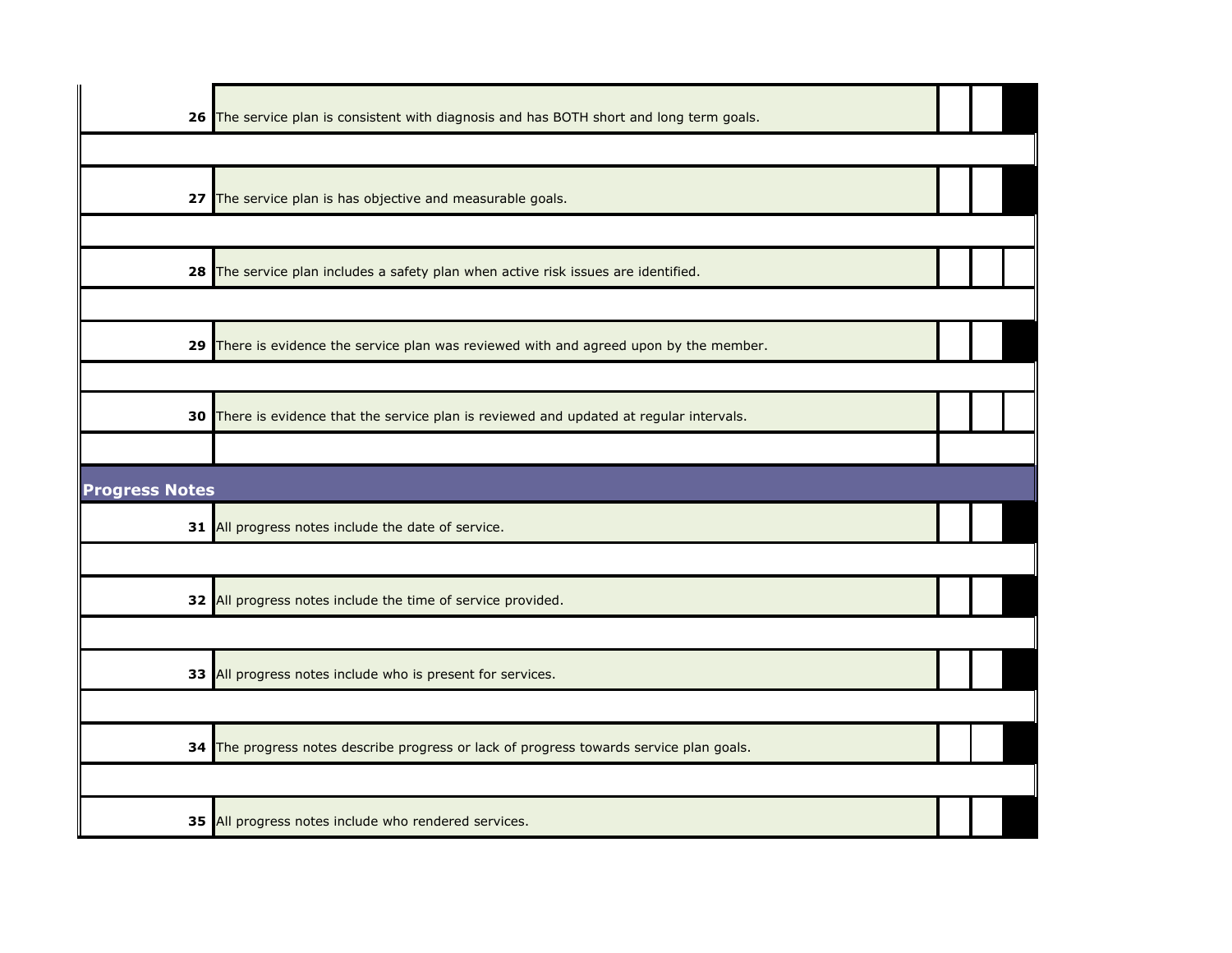|                             | 36 Progress notes include an ongoing assessment of the member's capacity to complete ADL's.                                                                                             |  |  |
|-----------------------------|-----------------------------------------------------------------------------------------------------------------------------------------------------------------------------------------|--|--|
|                             |                                                                                                                                                                                         |  |  |
|                             | 37 As appropriate, progress notes document assessment of any additional services needed by the member.                                                                                  |  |  |
|                             |                                                                                                                                                                                         |  |  |
| <b>Coordination of Care</b> |                                                                                                                                                                                         |  |  |
|                             | 38 Does the member have a medical physician (PCP)? This is a non-scored question.                                                                                                       |  |  |
|                             |                                                                                                                                                                                         |  |  |
|                             | 39 The record documents that the member was asked whether they have a PCP. Y or N Only.                                                                                                 |  |  |
|                             |                                                                                                                                                                                         |  |  |
|                             | 40 If the member has a PCP there is documentation that communication/collaboration occurred.                                                                                            |  |  |
|                             |                                                                                                                                                                                         |  |  |
|                             | If the member has a PCP, there is documentation that the member/guardian refused consent for the release of<br>41 Information to the PCP.                                               |  |  |
|                             |                                                                                                                                                                                         |  |  |
|                             | Is the member being seen by another behavioral health clinician (e.g. psychiatrist and social worker, psychologist<br>42 and substance abuse counselor). This is a non-scored question. |  |  |
|                             |                                                                                                                                                                                         |  |  |
|                             | The record documents that the member was asked whether they are being seen by another behavioral health<br>43 clinician. Y or N Only.                                                   |  |  |
|                             |                                                                                                                                                                                         |  |  |
|                             | If the member is being seen by another behavioral health clinician, there is documentation that<br>44 communication/collaboration occurred.                                             |  |  |
|                             |                                                                                                                                                                                         |  |  |